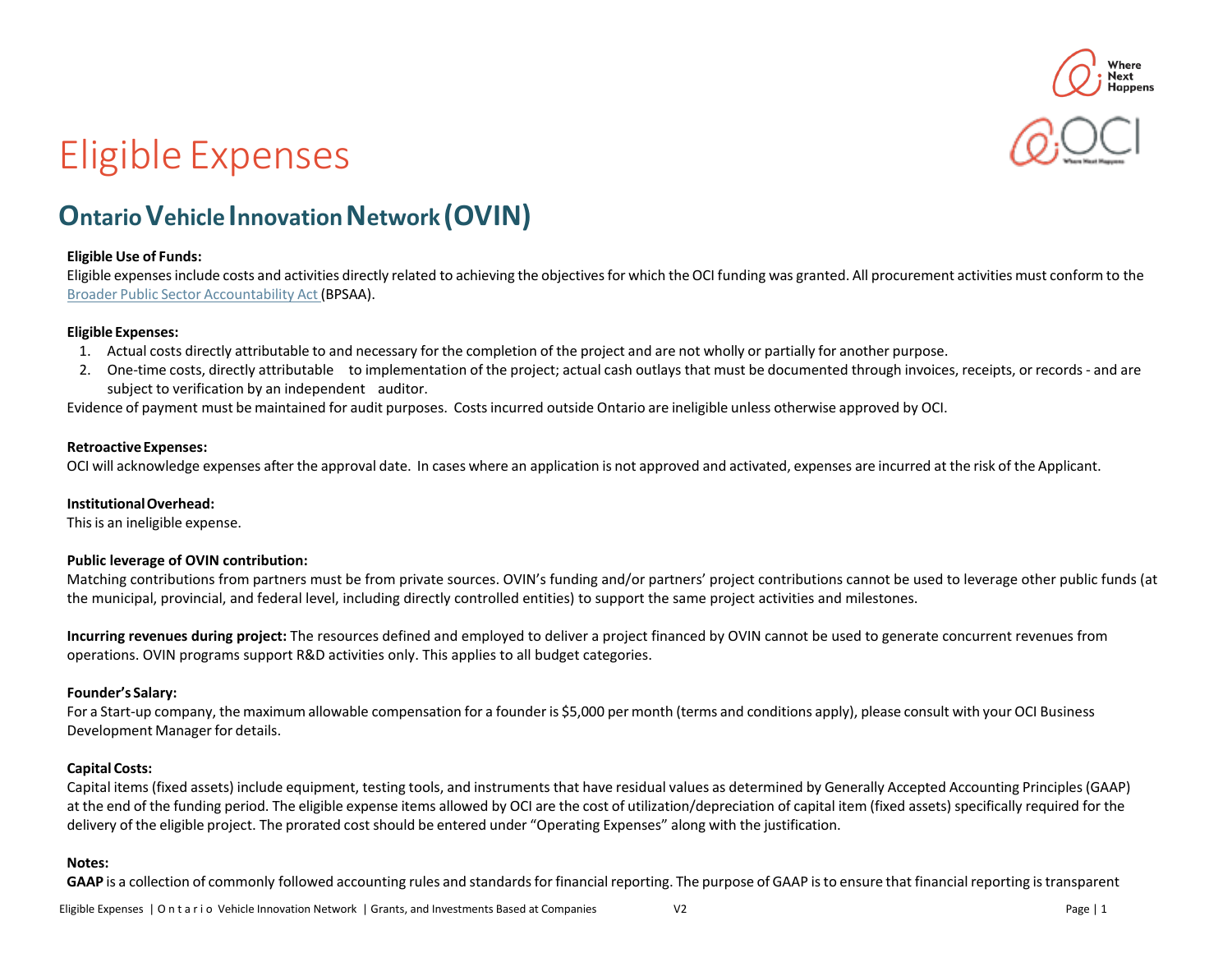

and consistent from one organization to another.

**Residual Value** of an asset, the estimated amount that it will be worth at the end of funding period. **Depreciation** is the systematic reduction in the recorded cost of a fixed asset.

Travel outside of the province of Ontario requires a request for pre-approval from OCI which will include justification.

### **TRAVEL AND LIVING:**

| <b>Eligible Expenses</b>                                                                                                        | Ineligible Expenses                                                                                                                                                                                                                                      |
|---------------------------------------------------------------------------------------------------------------------------------|----------------------------------------------------------------------------------------------------------------------------------------------------------------------------------------------------------------------------------------------------------|
| Travel expenses are explicitly project-related, represent the most economical<br>option (economy fare, and standard hotel room) | $\sqrt{8}$ Meals and incidentals<br>$\bigotimes$ Reimbursement for airfare purchased with personal frequent flyer points<br>programs<br>$\sqrt{8}$ Commuting costs between residence and place of employment<br>$\sqrt{8}$ Passport and immigration fees |

# **SALARIES AND BENEFITS:**

| <b>Eligible Expenses</b>                                                                                                                                                                                          | Ineligible Expenses                                                    |
|-------------------------------------------------------------------------------------------------------------------------------------------------------------------------------------------------------------------|------------------------------------------------------------------------|
| Incremental salary and benefits for company employees working exclusively on<br>eligible project activities, to a maximum specified in the funding agreement with<br>OCI (specify position and employment status) | $\circledR$<br>Costs related to proposal development (including staff) |
| <b>Additional Limits &amp; Conditions:</b>                                                                                                                                                                        |                                                                        |
| Salaries and benefits must only be claimed in proportion to the amount of time<br>spent working directly on project activities                                                                                    |                                                                        |
| The company shall be required to maintain timesheets or appropriate records<br>for all employees working directly on the project                                                                                  |                                                                        |